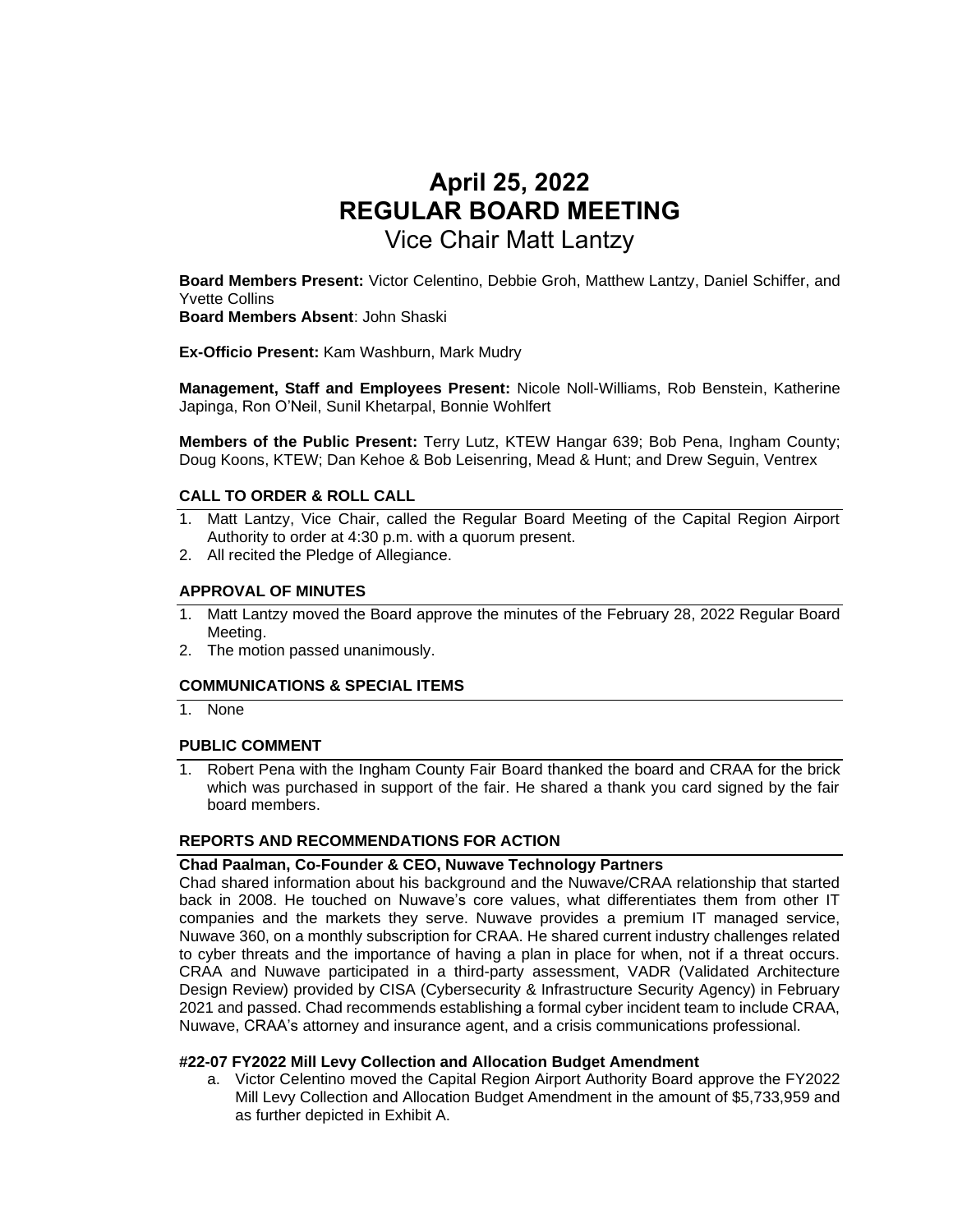- b. Mark Mudry asked what caused the mill levy reduction. Nicole Noll-Williams explained that incentives (DDAs) were not projected accurately.
- c. The motion passed unanimously.

# **#22-08 Presentation of Proposed FY2023 Budget and Establishing Budget Public Hearing**

- *a.* Debbie Groh moved the Capital Region Airport Authority Board place on file for public inspection the proposed fiscal year 2023 budget and set the public hearing for the proposed budget for May 23, 2022 at 4:30 p.m. Additionally, the Board will hold its regularly scheduled meeting immediately following the public hearing for purposes of considering adoption of the proposed fiscal year 2023 budget and other items (if necessary). Furthermore, the Board authorized the President – CEO to advertise notice of the public hearing in a local newspaper as required.
- b. The motion passed unanimously.

# **REPORTS**

# **Sunil Khetarpal – Financial Report for period ending 2/28/22**

## YTD Operating Revenue

Revenues: Overall higher than budgeted by \$188K.

- Rental Cars YTD revenues are higher by \$93K than budget however monthly amount is trending downwards due to United departure.
- Parking, Fuel & Other YTD revenues are higher by \$143K as Land & Building Rents are higher along with small others.
- Airline Revenues continue to lower by (\$48K) because of United departure.

#### YTD Operating Expense

Expenses: Operating Expenses were higher than budgeted by \$18K, however included in the expenses are the cleanup expenses associated with the aircraft accident to the extent of 380K which will be adjusted in March financials as the project was completed and the invoice to insurance was sent for recovery.

- Payroll Continues to track below budget by \$274K as vacant positions (PSO, Ops Officer), were not filled.
- Supplies Due to less snow, Snow Removal was lower by 55K.
- Maintenance Expenses were lower than budgeted by 143K.
- Employee Development- Education & Training Lower than budget by 32K; will be used in coming months.
- Utilities and Fuel Higher than budgeted because of environmental testing for incinerator by 266K

#### Balance Sheet

Reserves are trending higher as we continue to draw down the CARES funding.

#### **Nicole Noll-Williams, President & CEO**

Nicole thanked Chad Paalman for his presentation and advice on how to safeguard CRAA.

She thanked the entire team for their efforts in finalizing the budget for fiscal year 2023. Steps have been taken to reduce our overall operating expenses yet still moving forward with development projects to support future economic development for the airport and the region.

Gradual increases have been made with the 2022 enplaned and deplaned passengers, landings and load factor compared to 2021. (page 17 of the board report)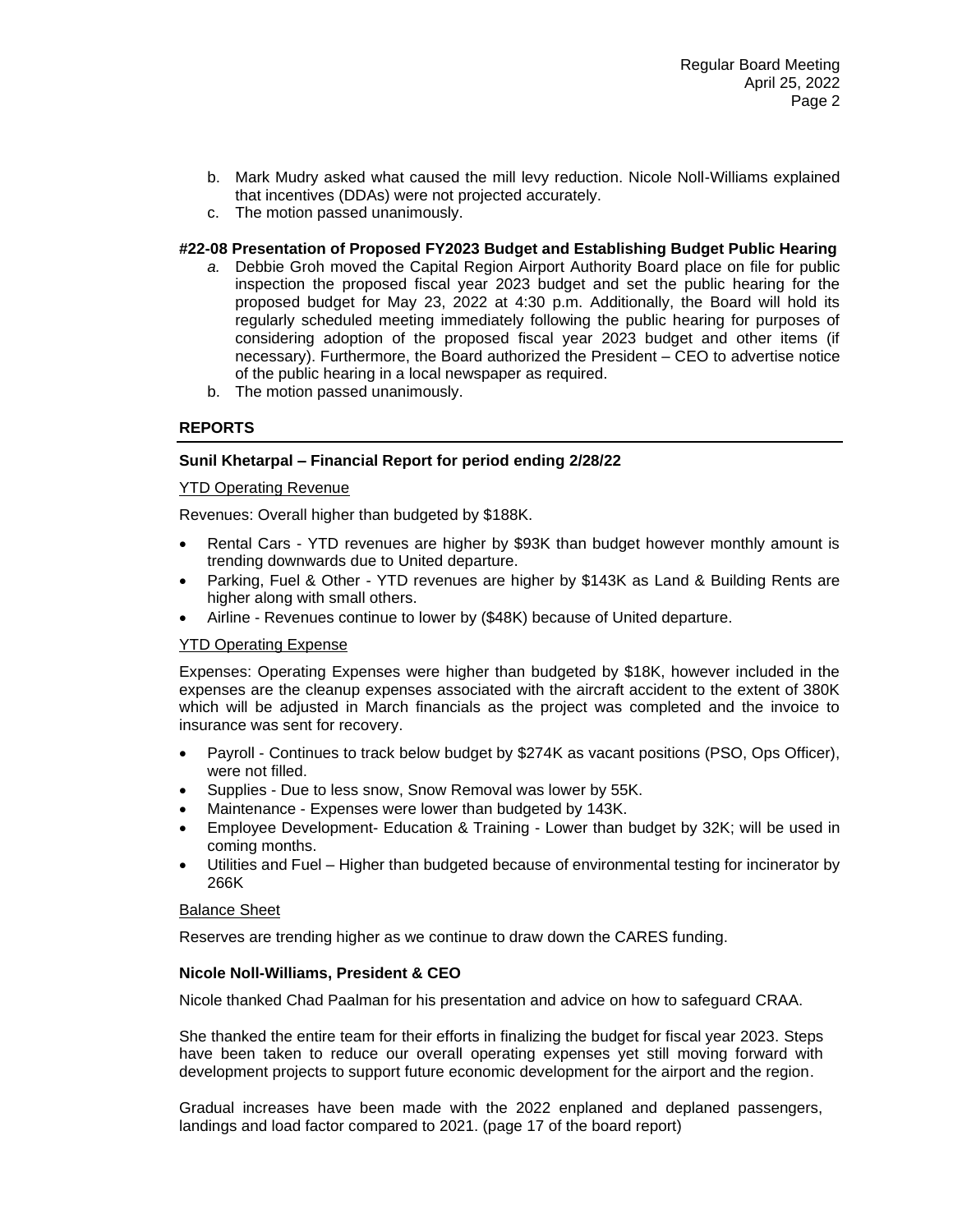A Congressionally Directed Spending Request of \$7 million was submitted with Senator Stabenow, Senator Peters and Representative Slotkin, for the purpose of an Airfield Pavement Rehabilitation Project at the Capital Region International Airport (LAN). This project will support the design and construction of various pavement areas at LAN, including the terminal apron (aircraft parking area) and adjacent taxiway. The majority of the pavement in these areas are 15 years old, and the Pavement Condition Index (PCI) of these surfaces range from 19 to 35 on a scale of 0 (failed) to 100 (excellent). The goal of the project is to restore the PCI to a rating of 100.

RS&H was selected last Friday as our firm for the Cargo Ramp Expansion and De-icing Containment Facility project. This project is made possible by the congressionally directed spending request and award of \$8.183 million. Next steps and timelines will be determined, and updates will be shared with the Board when available. The goal is to have shovels in the ground by year end.

CRAA will receive \$2 million, in a state supplemental budget bill. The funds will support infrastructure upgrades at LAN including utilities and roadways for the Cargo Ramp Expansion Project and the Port Lansing Site Readiness Project.

TSA is operating new 3-D Scanners, the upgraded technology enhances detection capabilities of our TSA agents as well as improves the experiences of travelers at the airport by eliminating the need to remove items from your bag as you go through screening.

The FAA annual safety and certification inspection was conducted last week at LAN - we will have updates during the next board meeting on the results of the inspection.

RS&H has been selected to conduct the Master Plan Update for LAN. Next steps include development of a Scope of Work to be submitted to the FAA for review/approval, and negotiation of a contract. The project is expected to take approximately 18 months to complete. We will follow up with Board and Community members to participate in the Master Plan update process.

Mead & Hunt has completed design work for the Taxiway C rehabilitation project at LAN. Bids are currently being accepted for construction of the project, which is scheduled to take place later this summer.

Apple Leisure Group completed their seasonal service to Cancun and Punta Cana (January 28 – April 7). A total of fifty international flights operated this year and Apple is working on 2023 opportunities.

Website Development and e-Newsletter distribution are in the final stages of development and review and will be made public in the coming weeks.

On April 18th, a federal judge in Florida overturned the CDC's national mask mandate on public transportation, in airports, and on airlines. In response to this, the Transportation Security Administration will no longer enforce its Security Directives and Emergency Amendment requiring mask use on public transportation and transportation hubs.

The State of Michigan approved the secondary testing plan from the 2020 PFAS Grant. A total of \$201,966.00 was awarded in September 2020 and \$47,500 was remaining as of February 2022. The remaining funds will be allocated for additional storm water testing (\$15,500) requested by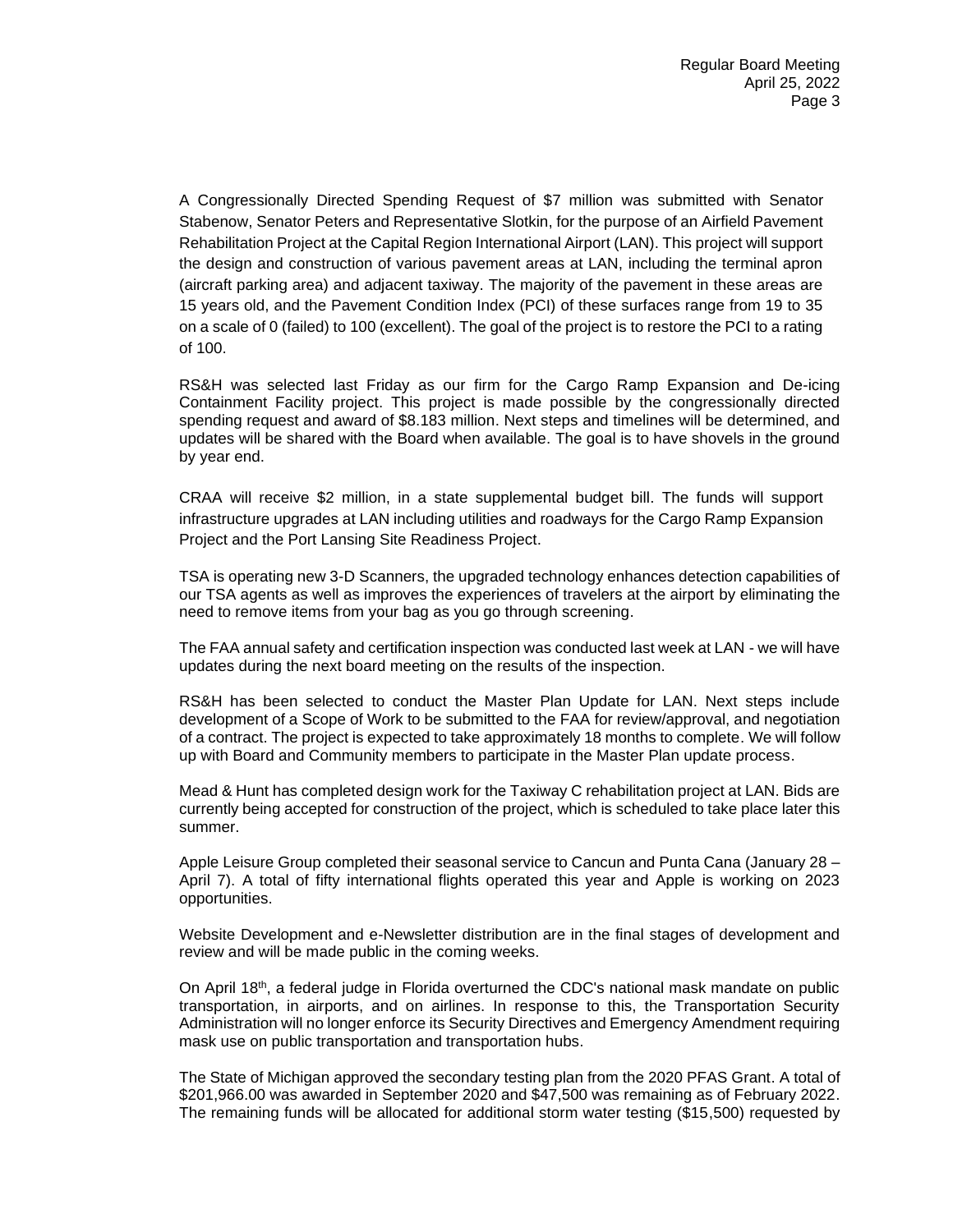EGLE and additional PFAS delineation (\$32,000). The additional testing will be completed by July 31, 2022.

The Consumers Energy Pipeline Project is estimated to be completed by mid-May (weather permitting), to complete the restoration and seeding of the construction areas.

The administrative and screening elevators are being rehabilitated to meet existing code compliance.

- Elevator #1 Admin Completed, State of Michigan Elevator Division has inspected and passed. The elevator has been returned to normal use.
- Elevator #2 Screening We have requested a temporary security amendment with TSA to move forward with this project. Once the approval is granted, the elevator rehab project will begin. Estimated completion is 3 weeks.

The Michigan National Guard hangar, located on airport property, has conducted PFAS testing as part of the State of Michigan's PFAS grant that was submitted to the Army National Guard. The presence of PFOA was located in the ground water and soil only. Please note, ALL drinking water wells located on the airport property have been tested and have been non-detect for PFAS.

Rehabilitation of the car rental service center building will begin this summer. The (4) buildings are twenty plus years old and have not received any extensive rehabilitation within that period. This project will include design, engineering, and contractor bid documents to complete the overall scope. The recommended scope:

- Add vacuum bays to Avis and Enterprise
- All four will receive new roofs, doors, car wash systems, paint, ceilings, HVAC, and parking lots resurfaced
- This project will be funded with CFC funds (Customer Facility Charge)

The Long-term Parking Lot rehab will cover 50% of the lot with 2"- 4" mill and fill, along with striping and cross walks repainted. This project is scheduled to start in the spring with completion this fall. Due to customer parking, the project will need to be performed in 2 phases to take in account the moving of cars.

#### **OLD BUSINESS**

1. None

## **NEW BUSINESS**

1. None

## **PUBLIC COMMENT**

- 1. Terry Lutz, Mason tenant, shared that he has been involved in aviation safety for 50 years (Air Force, National Guard, and Airbus). He protested the move by the CRAA Board to remove the crosswind runway from the Airport Master Plan, and to sell the property. He explained the safety concern for tenants and pilots and is aware of three accidents in the last 20 years that were the result of strong crosswinds. He explained the pillars of SMS, Safety Management System (Safety Policy, Safety Risk Management, Safety Assurance, and Safety Promotion). As a tenant and stakeholder at the Mason Jewett Airport, he demanded that this decision be overturned, and a new approach taken to improve safety by developing the crosswind runway.
- 2. Drew Seguin, Mason tenant, reiterated Terry's comments and shared his concern for being able to land his airplane without a crosswind runway. He also asked if there is a capital development plan for Mason. Nicole shared that the FAA estimated their review would take 9 months which would be late October.